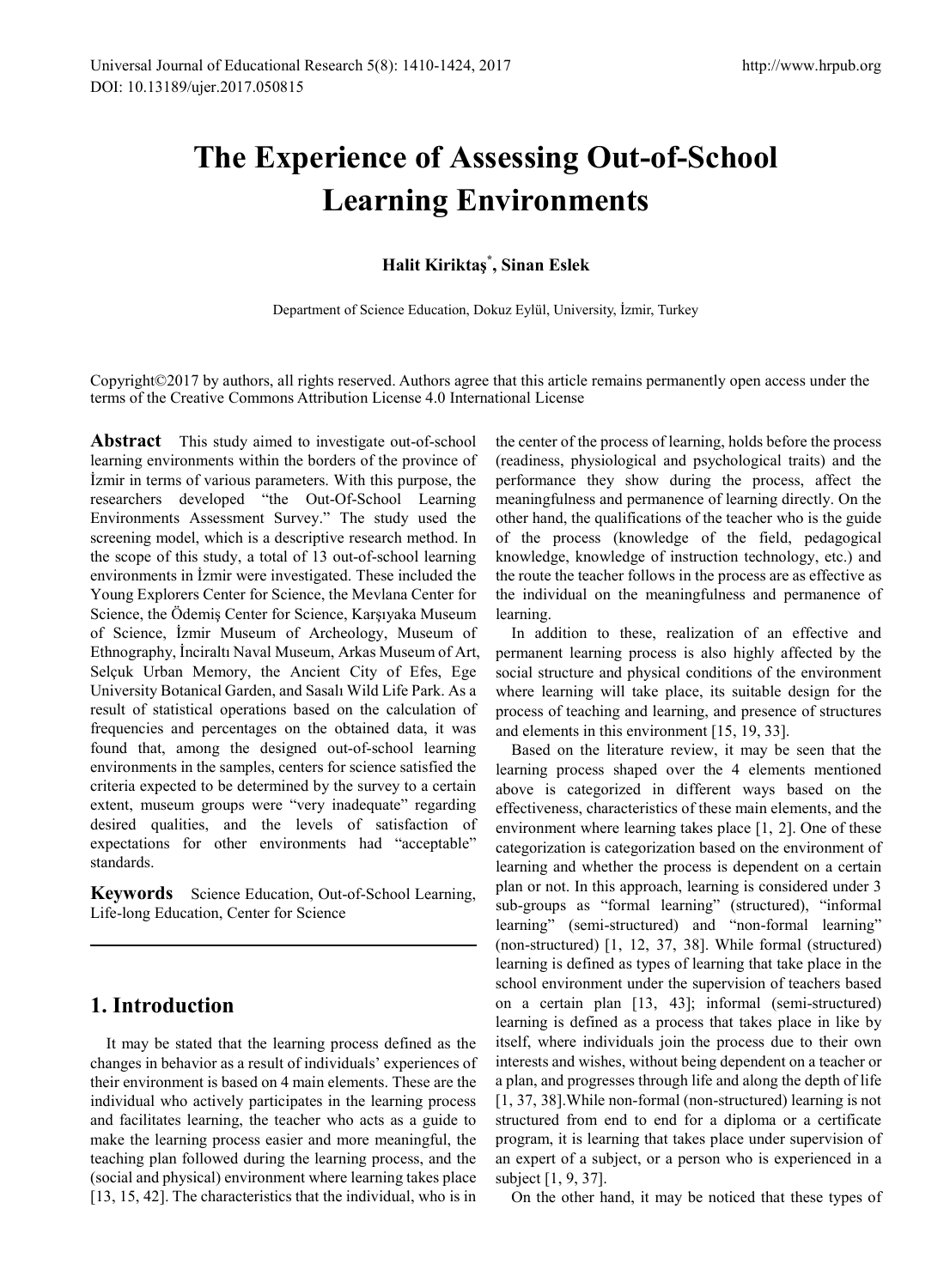learning are defined differently in OECD (Organization for Economic Cooperation and Development) reports. While the OECD defines formal learning as "the learning process carried out in presence of a supervisor dependent on a structured plan," it defines informal learning as non-structured learning, and non-formal learning as semi-structured learning [35].

While the literature points to differences in defining these types of learning, it may be seen that there is a consensus regarding the characteristics (advantage – shortcomings) of learning environments that are formal. It is reported that out-of-school learning processes (informal and non-formal learning) occur in line with the interests and wishes of individuals, and the individual follows the process with high motivation. Again, it is stated that knowledge is structured in a natural environment with active participation of the individual, and therefore, these are more meaningful and permanent than learning processes in formal environments [28]. Additionally, it is also indicated that formal learning takes place in a certain period and within some limits (within a plan), while out-of-school learning takes place life-long, life-deep and life-wide, and it thus provides a more meaningful and permanent learning opportunity of than formal learning. On the other hand, it is reported that running and evaluating out-of-school learning processes, and inspecting the suitability of information gained from such environments for scientific knowledge are hard, and it is more difficult than it is in formal learning to prepare and present outcomes and content as they should appeal to all age groups [1, 7, 16, 21, 35, 37, 38].

The literature reports the shortcomings and difficulties in practice regarding out-of-school learning environments, but it may be seen that there are not many studies on how to overcome these difficulties and eliminate these shortcomings. The out-of-school learning process and the elements forming the process (individual, teacher, plant and learning environment) should be analyzed correctly in the process of eliminating the shortcomings and overcoming the difficulties mentioned above. In the process of out-of-school learning, participants may be from all ages, all social classes and levels of education. This makes it impossible to determine the readiness levels of individuals regarding the subjects or organize the process based on interests and wishes of individuals. Based on this, it does not seem possible to design, implement and evaluate the process of out-of-school learning with the individual in the center.

Additionally, as the process is carried out independently of a plan and the teacher is only a guide (in a more passive position than that in the formal learning process), it becomes impossible to structure out-of-school learning processes based on these elements.

Designing, implementing and evaluating the process of out-of-school learning is seen possible only by designing the learning environment which is prepared towards certain outcomes with all of its aspects (content, design, physical conditions, etc.) in a way suitable for the learning and

teaching process. In this context, the framework of out-of-school learning will be drawn by preparing the content (activities, experiments and other applications) of the environment in a was suitable for scientific knowledge, using appropriate methods. Likewise techniques in presentation of content, designing the environment where the process is carried out in a way that is suitable for teaching activities in terms of physical conditions, and shaping the environment in the light of the approach of constructivist learning will constitute criteria at this topic.

A learning environment which is suitable for constructivist paradigm may be defined as a learning environment that presents and authentic problem to the individual taking part in the process, expects solution of the problem by usage of high level cognitive skills. Besides The learning environment should provide to learners stimulates preliminary knowledge and experiences, prioritizes questioning and scientific debate, allows individuals to freely express their thoughts and opinions, discusses a sufficient number of concepts in detail based on the available time, and builds skills of technology usage, where the individual structures knowledge via active participation [16, 22]. In this case, an implicit learning environment will take form by design of the environment in compliance with the characteristics in question. Accordingly, as appropriate for the nature of out-of-school learning, individuals will participate in the process due to their own interests and wishes, and follow the process with high levels of motivation. Knowledge will be presented to the individuals in its natural environment, and meaningful and permanent learning will occur. Furthermore, misconceptions and reception of incorrect information will be prevented by presentation of content prepared suitably for scientific approach with appropriate methods and techniques.

Understanding that learning occurs permanently, effectively and scientifically in the out-of-school learning environment may be possible through; the type of learning environment (museum, center for science, etc.) and sufficiency of activities in the environment in terms of meaningful learning (interactive and open-ended), suitability of the learning environment and activities in this environment for constructivist paradigm, its suitability for criteria expected from learning environments (6 strands reported by the National Science Foundation - NSF), physical suitability of the environment for the teaching process, and suitability of the environment for fields of learning.

The literature review shows that there are domestic and international studies that discuss types of out-of-school learning (informal and non-formal) in various aspects, but are mainly on determining the participant behavior in out-of-school learning processes and investigating the effects of these processes on various parameters (academic success, critical thinking, attention, motivation, etc.) [4, 11, 24, 25, 27, 36, 39, 44].On the other hand, no studies were found to be related to the ways to design, implement and evaluate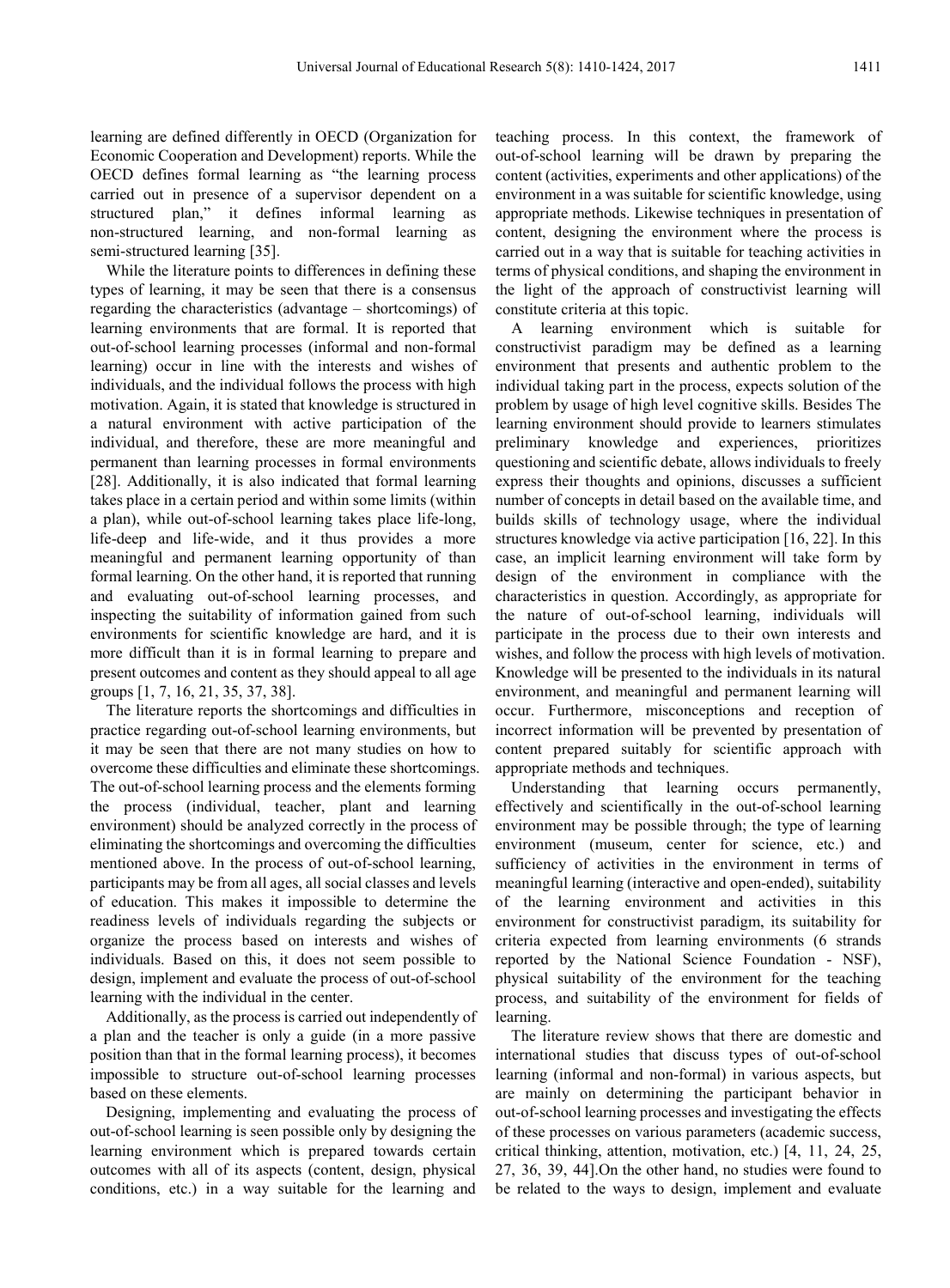out-of-school learning environments, or characteristics that should be held by a good out-of-school learning environment.

Before studies on determining whether out-of-school learning processes have an effect on academic success, interest, attitude, critical thinking, scientific process skills, etc., the extent to which the environment in question is suitable for the approach of out-of-school learning should be determined. Similarly, it should be found out whether the activities in out-of-school learning environments are suitable especially for modern approaches of learning. Otherwise, researchers would study the effects of an environment whose suitability for out-of-school learning processes is unknown on the variables in question, and this will provide incomplete or incorrect results.

On the other hand, considering the importance, effectiveness and necessity out-of-school learning, which is a new approach in science instruction, it is indispensable that the process must be carried out correctly and effectively in terms of science and pedagogy.

In the light of this information, the purpose of this study that we expect will provide a contribution, is to; examine the out-of-school learning environments located in proximity (İzmir provincial borders) using the developed "Out-Of-School Learning Environments Evaluation Survey", and investigate the activities they contain in terms of their suitability for constructivist paradigm, criteria expected from out-of-school learning processes, and physical conditions and fields of learning.

### **2. Method**

In this study which aims to examine out-of-school learning environments and the processes and activities they contain in terms of their suitability for constructivist paradigm, criteria expected from out-of-school learning processes, physical conditions and fields of learning, the researchers used the "single screening model", which is a descriptive research method. The purpose of this screening model is to determine the state of an event, phenomenon or object of a certain period at the time of conducting research [23].

#### **2.1. Population and Sample**

The population of the study consisted of out-of-school learning environments located in Turkey. As the sample, a total of 13 out-of-school learning environments located in İzmir were selected. These included the Young Explorers Center for Science, the Mevlana Center for Science, the Ödemiş Center for Science, Karşıyaka Museum of Science, İzmir Museum of Archeology, Museum of Ethnography, İnciraltı Naval Museum, Arkas Museum of Art, Selçuk Urban Memory, the Ancient City of Efes, Ege University Botanical Garden, and Sasalı Wild Life Park. In selection of

the sample of out-of-school learning environments reachable sampling were considered. Sampling was performed in a way to cover different out of school environments (museum, center for science, wild life park, etc.) in order to reflect all informal environment.

The types and numbers of the out-of-school learning environments in the sample are given in Table 1.

**Table 1.** Characteristics of the out-of-school learning environments included in the sample

| Type of the Learning Environment      | Number |
|---------------------------------------|--------|
| Science Center                        |        |
| Science Museum                        |        |
| Botanical Gardens and Wild Life Areas |        |
| Museum                                |        |
| Ancient City                          |        |
| Total                                 |        |

Table 1 shows that the 13 out-of-school environments included 4 centers for science, 1 science museum, 2 botanical gardens and wild life areas, 5 museums and 1 ancient city. While preparing the measurement tool, is was aimed to evaluate learning areas based on science and different learning areas (museum, ancient city, botanical garden, etc.). Thus, in order to determine whether the measurement tool has this characteristic, sampling was made in historical areas such as museums and ancient cities.

#### **2.2. Data Collection and Analysis**

The researchers developed the "Out-Of-School Learning Environments Evaluation Survey" used in the study. Using a statistical package software, descriptive statistical operations were performed on the data obtained as a result of the process and based on frequency (f) and percentage (%) calculations.

#### **2.3. Data Collection Tools**

The literature review showed that measurement tools used in social sciences are named as "test, survey and inventory" based on various characteristics. Accordingly, measurement tools for determining competence of individuals regarding a skill in a certain time interval were called "tests"; those that are used to determine characteristics of individuals containing sub-categories unrelated to each other such as attitude, personality traits, etc. are called "inventories". Measurement tools that are used to collect data regarding multiple characteristics of individuals, events or places at the same time are called "surveys" [10]. Therefore, the measurement tool developed for determining more than one characteristic of out-of-school learning environments was named the "Out-Of-School Learning Environments Evaluation Survey" (OOSLEES).

In the development process of the measurement tool; firstly, a review of the literature was performed; characteristics of the out-of-school learning processes and environments, and characteristics of teaching process based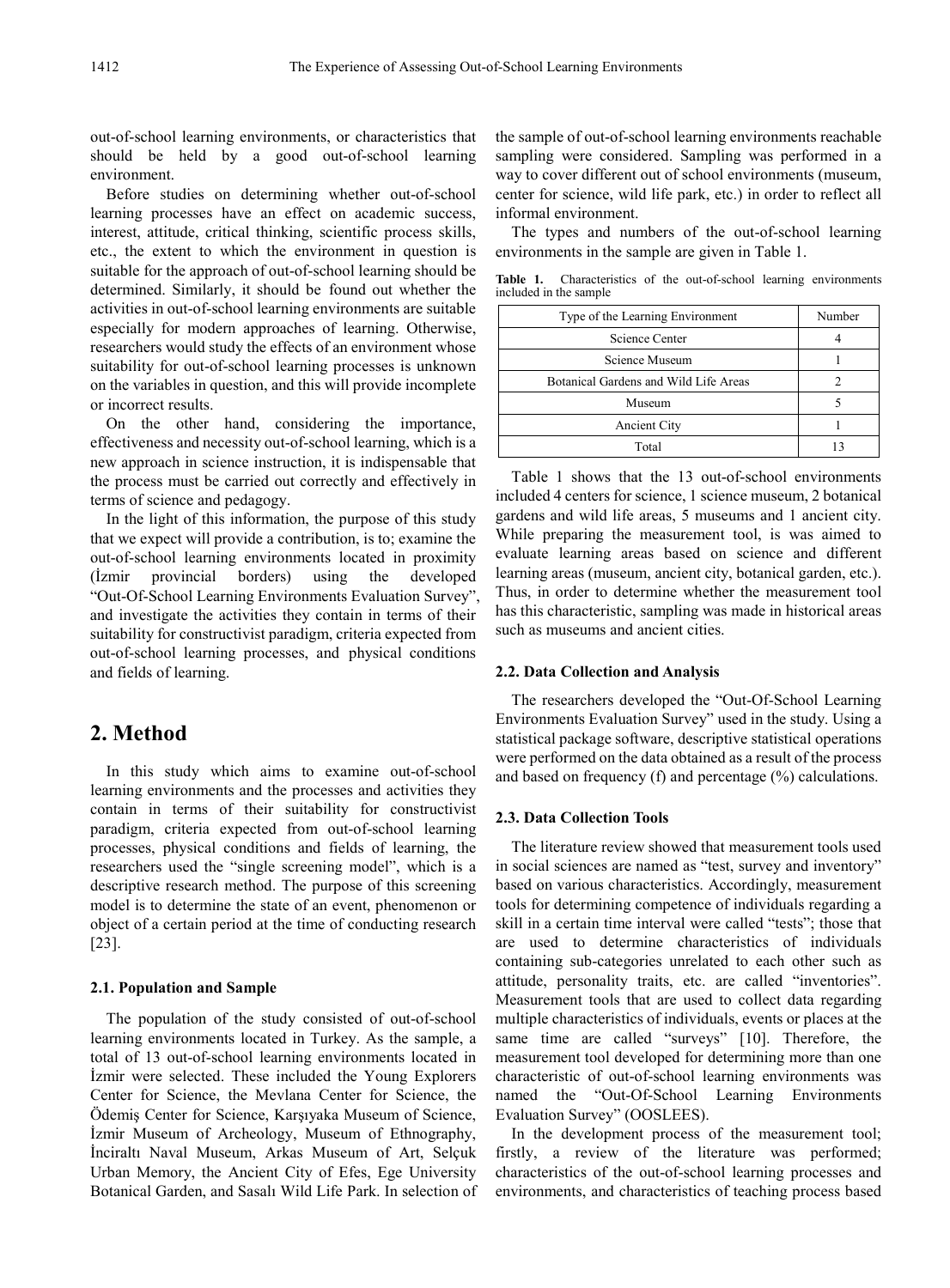on the constructivist approach were determined, and in this context, a general framework was established regarding the design of out-of-school environments based on the constructivist understanding of learning. The characteristics of out-of-school learning were determined by utilizing the 6 main strands reported by the National Research Council [31] and NFS [32].

Characteristics of constructivist learning and learning environments suitable for this approach were determined by utilizing the works by Brooks and Brooks [5], Fosnot [14], Taylor, Fraser and Fisher [41], and physical properties a learning environment should have been found.

Therefore, 6 main themes were determined for the measurement tool and the sections of the survey were formed based on these themes. The 1st section of the survey aims to determine the description of the learning environment. The 2nd section aims to determine the types and characteristics in the learning environment. The 3rd section consists of 7 question items that aim to determine the suitability of the content in the learning environment for Constructivist Learning Approach (CLA) based on its type and characteristics. The 4th section contains 4 question items towards determining the "motivational characteristics" of the out-of-school learning environment. The 5th section consists of 5 question items towards determining "scientific concept and terminology provision" characteristics. The 6th section consists of 9 questions that aim to determine "characteristics that make participants use scientific reasoning processes". The 7th section has 8 question items aim to determine "characteristics that make participants reflect on science". The 8th section contains 3 questions towards determining "characteristics that provide skills for usage of scientific language and instruments". The 9th section contains 2 questions that aim to determine "characteristics that make individuals feel as a scientist". The 10th section contains 9

questions that aim to determine the "physical characteristics of the learning environment". Finally, the 11th section consists of 4 question items for an environment's characteristics regarding fields of learning. The measurement tool consists of a total of 11 sections and 51 questions. Additionally, there is a part in each section for observer notes. While grading the measurement tool, "yes" means 2 points, "partly" means 1 point, and "no" means 0 points.

The environments were assessed by three academics who were experts in the field by using the questionnaire.

The sections of the survey as a result of this process, number of questions in these sections, and maximum total scores are given in Table 2.

Based on the average total score in all sections of the survey, 0-35% indicates "very weak"; 36-50% indicates "weak"; 51-65% indicates "acceptable"; 66-84% indicates "good", and 85-100% indicates a "very good" performance.

In the development of the measurement tool that was prepared as a survey, after writing down question items and forming the structure, opinions of field experts (three faculty members working on science education) were taken about the structure and language validity of the measurement tool. Necessary adjustments were made based on expert opinions and a pilot implementation was made with participation of three researchers. The pilot study checked the operation of survey's sections and questions. After confirming suitability of question items, the agreement of three researchers who analyzed the data obtained in the pilot implementation was found as 80%. Thus, it was understood that the measurement tool was suitable in terms of validity and reliability. The developed survey is provided in Appendix 1. In the study conducted with the measurement tool described above, the findings regarding the data obtained from the sample are given below.

| <b>Sections of the Survey</b>                              | Number of<br><b>Ouestions</b> | <b>Maximum total score</b>   |
|------------------------------------------------------------|-------------------------------|------------------------------|
| Description of the Out-Of-School Learning Environments     | 8                             | <b>Descriptive Questions</b> |
| Suitability for the Constructivist Learning Approach (CLA) |                               | 14                           |
| Motivational characteristics                               | 4                             | 8                            |
| Scientific concept and terminology provision               | 5                             | 10                           |
| Promotion of usage of scientific reasoning processes       | 9                             | 18                           |
| Reflection on science                                      | 8                             | 16                           |
| Usage of scientific language and instruments               | 3                             | 6                            |
| Individuals' feeling of being like a scientist             | $\mathfrak{D}$                | 4                            |
| Physical conditions                                        | 9                             | 18                           |
| Suitability for fields of learning                         | 4                             | 8                            |
| Total                                                      | 51                            | 102                          |

**Table 2.** OOSLEES sections, numbers of questions in the sections, and maximum total scores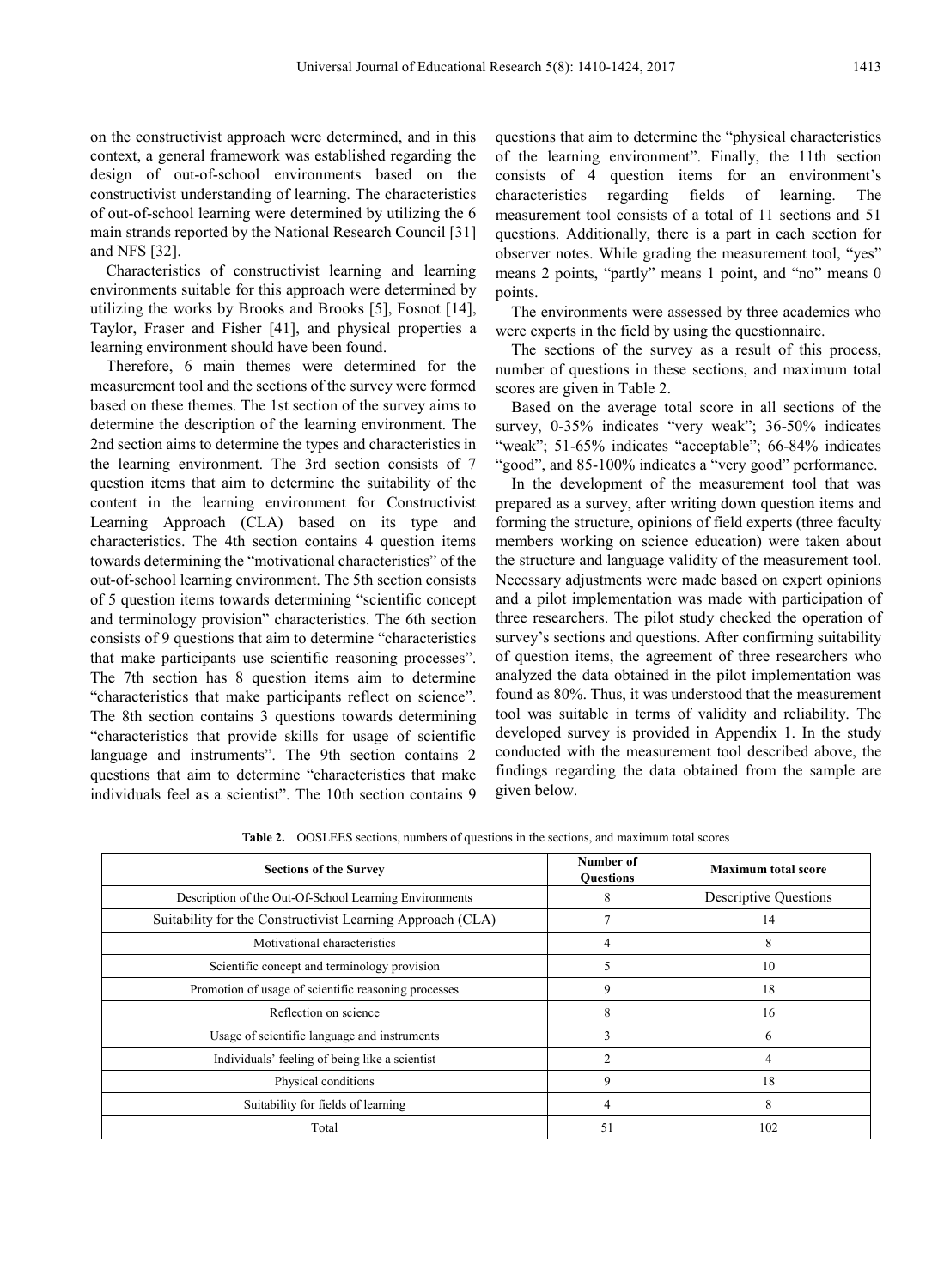# **3. Findings**

The findings regarding the data obtained from the sample using the survey developed with the aim of evaluating out-of-school learning environments based on various parameters are given below. The characteristics of the target audience of out-of-school learning environments are given in Table 3.

According to Table 3, it may be seen that museums, ancient cities and other areas (wild life park and botanical garden) appealed to "all ages", while science centers had a target audience of people of age 6-18 and the science museum's target audience was the age group of 4-18.

The characteristics of the target audience of out-of-school learning environments are given in Table 4.

|  | Table 3. Findings regarding the characteristics of the target audience of out-of-school learning environments |  |
|--|---------------------------------------------------------------------------------------------------------------|--|
|  |                                                                                                               |  |

| <b>Type</b>         | Name                               | <b>Target Audience (Age)</b> |
|---------------------|------------------------------------|------------------------------|
|                     | Young Explorers Center for Science | 6-18 years                   |
| Centers for Science | Mevlana Center for Science         | $6-18$ years                 |
|                     | Gaziemir Space Camp                | $6-18$ years                 |
|                     | Ödemiş Center for Science          | All ages                     |
| Science Museum      | Karşıyaka Science Museum           |                              |
|                     | Archeology Museum                  | All ages                     |
|                     | Ethnography Museum                 | All ages                     |
| Museum              | Selçuk Urban Memory                | All ages                     |
|                     | İnciraltı Naval Museum             | All ages                     |
|                     | Arkas Art Museum                   | All ages                     |
| Ancient City        | Efes Ancient City                  |                              |
|                     | Ege University Botanical Garden    | All ages                     |
| Other               | Sasalı Wild Life Park              | All ages                     |

**Table 4.** The characteristics of the target audience of out-of-school learning environments

| <b>Type</b>         | Name                               | <b>Direction</b>           |
|---------------------|------------------------------------|----------------------------|
|                     | Young Explorers Center for Science | Instructions - Guidance    |
|                     | Mevlana Center for Science         | Instructions - Guidance    |
| Centers for Science | Gaziemir Space Camp                | Instructions - Guidance    |
|                     | Ödemiş Center for Science          | Instructions - Guidance    |
| Science Museum      | Karşıyaka Science Museum           | Instructions - Guidance    |
|                     | Archeology Museum                  | Instructions - Audio Guide |
|                     | Ethnography Museum                 | Instructions               |
| Museum              | Selçuk Urban Memory                | Instructions               |
|                     | İnciraltı Naval Museum             | Instructions - Guidance    |
|                     | Arkas Art Museum                   | Instructions               |
| Ancient City        | Efes Ancient City                  | Instructions               |
|                     | Ege University Botanical Garden    | Instructions - Guidance    |
| Other               | Sasalı Wild Life Park              | Instructions               |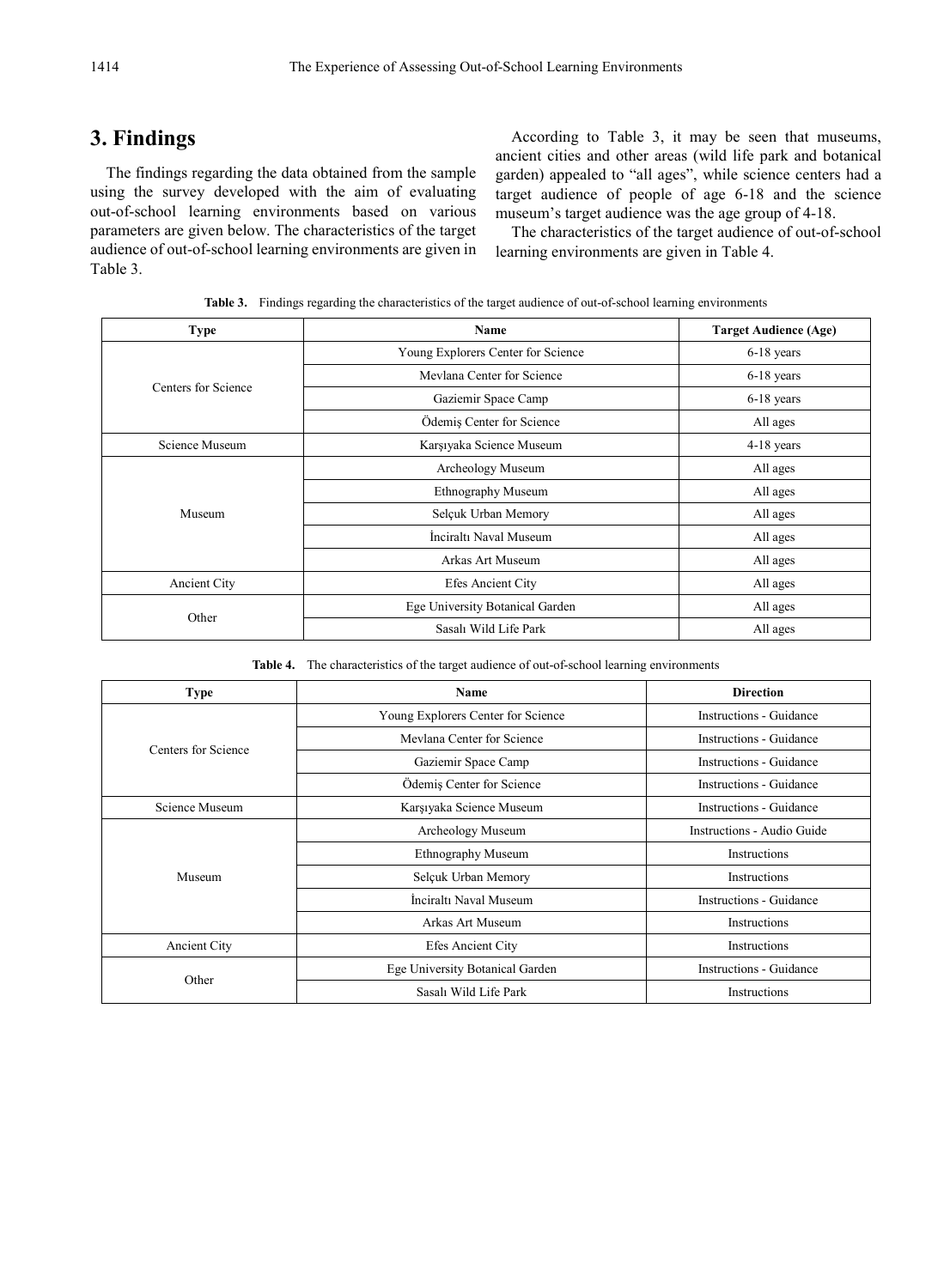Table 4 shows that both instructions and guidance were used to direct participants in centers for science and the science museum, museums generally used ready instructions, the botanical garden provided instructions and guidance, and the wild life park only had instructions. Findings regarding the types of content in the out-of-school learning environments are given in Table 5.

Table 5 shows that all activities provided in centers for science were "shows and interactive experiments", while the science museum additionally provided "instructive games". The type of activities in the Naval Museum, the Botanical Garden and the Wild Life Park was "scientific exhibition". In other learning environments in the museum group, there were activities of "scientific-artistic exhibitions".

The scores given by the researchers in OOSLEES regarding the suitability of the content in the out-of-school environments for CLA are given in Table 6.

Table 6 shows that, in terms of suitability of the constructive learning approach, the Young Explorers and Ödemiş Centers for Science, and Gaziemir Space Camp got full scores and were on a "very good" level; the Mevlana Center for Science had a "good" level; Karşıyaka Science Museum was found "weak". On the other hand, the Archeology an Ethnography Museums were "very weak", İnciraltı Naval Museum being "weak", and Arkas Art Museum being "acceptable". The Wild Life Park and Botanical Garden environments were also found "acceptable".

**Table 5.** Findings regarding the types of content in the out-of-school learning environments

| <b>Name</b>                        | <b>Type of Content</b>                          |  |  |  |
|------------------------------------|-------------------------------------------------|--|--|--|
| Young Explorers Center for Science | Show-Interactive Experiment                     |  |  |  |
| Mevlana Center for Science         | Show-Interactive Experiment                     |  |  |  |
| Gaziemir Space Camp                | Show-Interactive Experiment                     |  |  |  |
| Ödemiş Center for Science          | Show-Interactive Experiment                     |  |  |  |
| Karşıyaka Science Museum           | Show-Interactive Experiment / Instructive Games |  |  |  |
| Archeology Museum                  | Scientific-Artistic Exhibition                  |  |  |  |
| <b>Ethnography Museum</b>          | Scientific-Artistic Exhibition                  |  |  |  |
| Selçuk Urban Memory                | Scientific-Artistic Exhibition                  |  |  |  |
| Inciralti Naval Museum             | Scientific Exhibition                           |  |  |  |
| Arkas Art Museum                   | Scientific - Artistic Exhibition                |  |  |  |
| Efes Ancient City                  | Scientific-Artistic Exhibition                  |  |  |  |
| Ege University Botanical Garden    | Scientific Exhibition                           |  |  |  |
| Sasalı Wild Life Park              | Scientific Exhibition                           |  |  |  |
|                                    |                                                 |  |  |  |

**Table 6.** Findings about the suitability of content in out-of-school learning environments for the constructivist learning approach (CLA)

| Type                | Name                               |        | CLA suitability           |               |            |
|---------------------|------------------------------------|--------|---------------------------|---------------|------------|
|                     |                                    | Score  | Ratio in Maximum<br>Score | $\frac{0}{0}$ | Level      |
|                     | Young Explorers Center for Science | 14     | 14/14                     | 100           | Very Good  |
|                     | Mevlana Center for Science         | 11     | 11/14                     | 78            | Good       |
| Centers for Science | Gaziemir Space Camp                | 14     | 11/14                     | 100           | Very Good  |
|                     | Ödemiş Center for Science          | 14     | 14/14                     | 100           | Very Good  |
| Science Museum      | Karşıyaka Science Museum           | 6      | 6/14                      | 42            | Weak       |
|                     | Archeology Museum                  | 5      | 5/14                      | 35            | Very Weak  |
|                     | Ethnography Museum                 | 5      | 5/14                      | 35            | Very Weak  |
| Museum              | Selçuk Urban Memory                | 12     | 12/14                     | 85            | Very Good  |
|                     | İnciraltı Naval Museum             | 6      | 6/14                      | 42            | Weak       |
|                     | Arkas Art Museum                   | $\tau$ | 7/14                      | 50            | Acceptable |
| Ancient City        | <b>Efes Ancient City</b>           | 6      | 6/14                      | 42            | Weak       |
|                     | Ege University Botanical Garden    | 7      | 7/14                      | 50            | Acceptable |
| Other               | Sasalı Wild Life Park              | 9      | 9/14                      | 64            | Acceptable |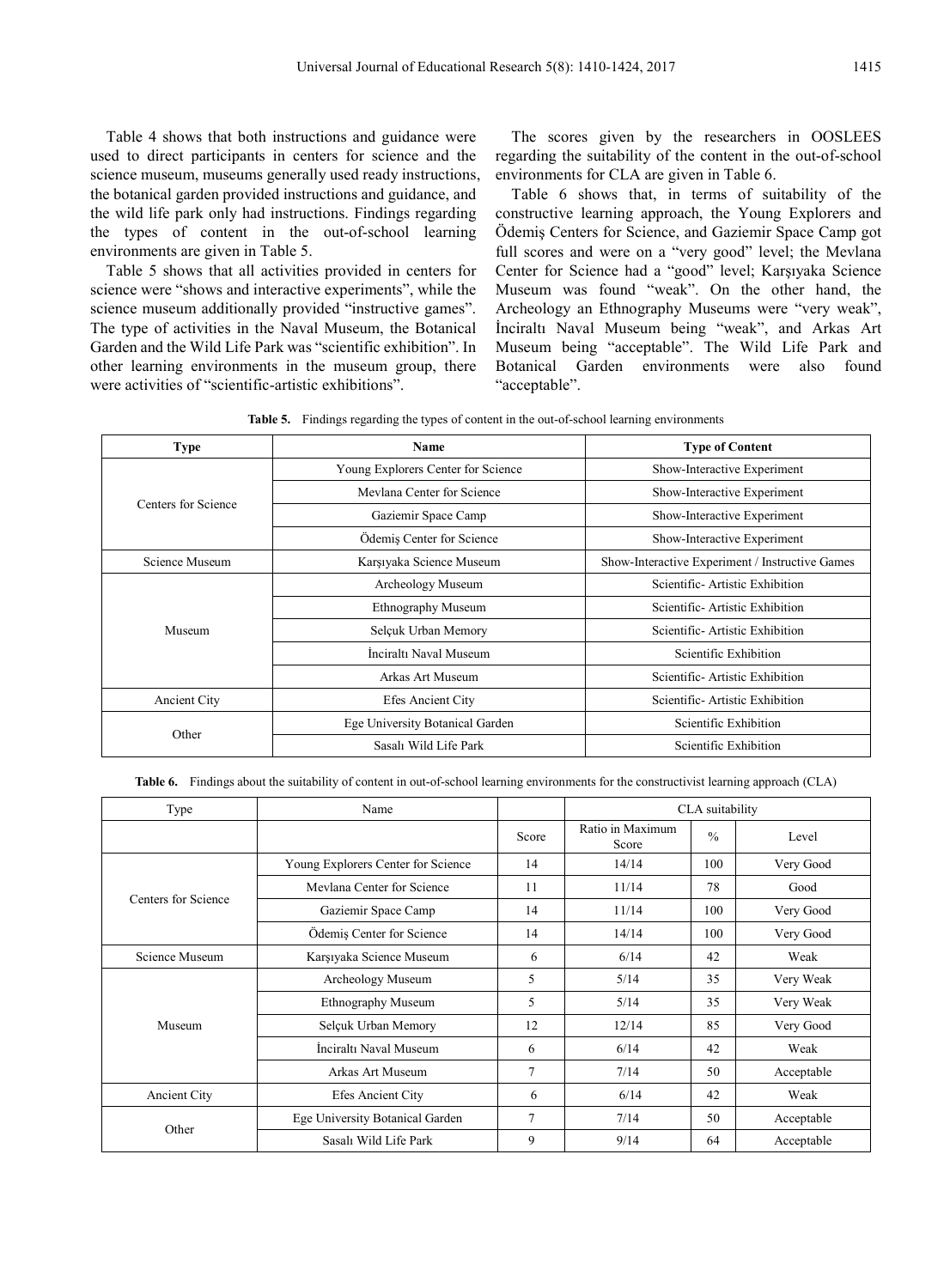Findings regarding the scores in OOSLEES for motivational characteristics of out-of-school learning environments are given in Table 7.

Table 7 shows that, in terms of motivation for participants provided by out-of-school learning environments, the centers for science were on a "very good" level; the Karşıyaka Science Museum, the Wild Life Park, Arkas Art Museum, Selçuk Urban Memory and the Naval Museum were on a "good" level; the Archeology and Ethnography Museums, and the Botanical Garden were on an "acceptable" level.

Findings from OOSLEES about characteristics of learning environments towards usage of scientific concepts and terminology are given in Table 8.

Table 8 shows that, in terms of promotion of usage of scientific concepts and terminology, the Mevlana Center for Science was "good", while the other centers for science were "very good". On the other hand, Karşıyaka Science Museum and Efes Ancient city were "acceptable"; Selçuk Urban Memory was "weak", and the other museums were "very weak". Additionally, the Botanical Garden was "very weak" and the Wild Life Park was "weak".

**Table 7.** Findings regarding the scores in OOSLEES for motivational characteristics of out-of-school learning environments

| <b>Type</b>         | Name                               |                | <b>Motivation</b>         |               |            |
|---------------------|------------------------------------|----------------|---------------------------|---------------|------------|
|                     |                                    | Score          | Ratio in Maximum<br>Score | $\frac{0}{0}$ | Level      |
|                     | Young Explorers Center for Science | 8              | 8/8                       | 100           | Very Good  |
| Centers for Science | Mevlana Center for Science         | $\overline{7}$ | 7/8                       | 87            | Very Good  |
|                     | Gaziemir Space Camp                | 8              | 8/8                       | 100           | Very Good  |
|                     | Ödemiş Center for Science          | 8              | 8/8                       | 100           | Very Good  |
| Science Museum      | Karşıyaka Science Museum           | 6              | 6/8                       | 75            | Good       |
|                     | Archeology Museum                  | 5              | 5/8                       | 63            | Acceptable |
|                     | Ethnography Museum                 | 5              | 5/8                       | 63            | Acceptable |
| Museum              | Selçuk Urban Memory                | 6              | 6/8                       | 75            | Good       |
|                     | Inciralti Naval Museum             | 6              | 6/8                       | 75            | Good       |
|                     | Arkas Art Museum                   | 6              | 6/8                       | 75            | Good       |
| Ancient City        | Efes Ancient City                  | 6              | 6/8                       | 75            | Good       |
|                     | Ege University Botanical Garden    | 5              | 5/8                       | 63            | Acceptable |
| Other               | Sasalı Wild Life Park              | 6              | 6/8                       | 75            | Good       |

**Table 8.** Findings from OOSLEES about characteristics of learning environments towards usage of scientific concepts and terminology

| <b>Type</b>         | Name                               |                 | <b>Scientific Concept and Terminology</b> |               |            |  |
|---------------------|------------------------------------|-----------------|-------------------------------------------|---------------|------------|--|
|                     |                                    | Score           | Ratio in<br>Maximum Score                 | $\frac{0}{0}$ | Level      |  |
|                     | Young Explorers Center for Science | 9               | 9/10                                      | 90            | Very Good  |  |
| Centers for Science | Mevlana Center for Science         | 8               | 8/10                                      | 80            | Good       |  |
|                     | Gaziemir Space Camp                | 10              | 10/10                                     | 100           | Very Good  |  |
|                     | Ödemiş Center for Science          | 10              | 10/10                                     | 100           | Very Good  |  |
| Science Museum      | Karşıyaka Science Museum           | 5               | 5/10                                      | 50            | Acceptable |  |
|                     | Archeology Museum                  | 2               | 2/10                                      | 20            | Very Weak  |  |
|                     | Ethnography Museum                 | 2               | 2/10                                      | 20            | Very Weak  |  |
| Museum              | Selçuk Urban Memory                | 4<br>4/10<br>40 |                                           |               | Weak       |  |
|                     | İnciraltı Naval Museum             |                 | 2/10                                      | 20            | Very Weak  |  |
|                     | Arkas Art Museum                   | $\overline{c}$  | 2/10                                      | 20            | Very Weak  |  |
| Ancient City        | Efes Ancient City                  | 5               | 5/10                                      | 50            | Acceptable |  |
|                     | Ege University Botanical Garden    | 2               | 2/10                                      | 20            | Very Weak  |  |
| Other               | Sasalı Wild Life Park              | 4               | 4/10                                      | 40            | Weak       |  |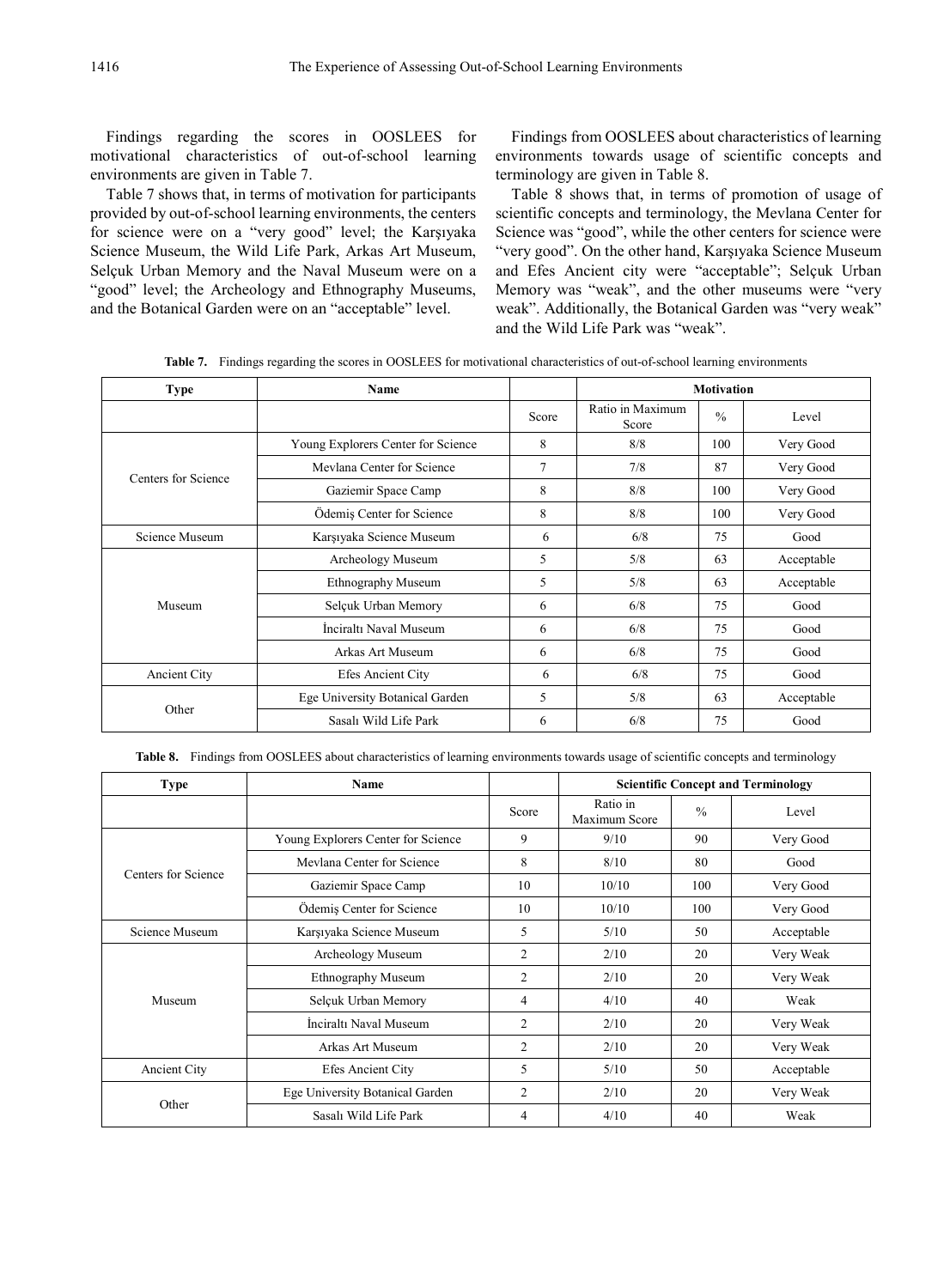Findings from OOSLEES about characteristics of learning environments towards usage of scientific reasoning processes are given in Table 9.

Table 9 shows that, in terms of promotion of usage of scientific reasoning processes, all centers for science were "very good", while all other out-of-school learning environments in the sample were "very week" in terms of this characteristic.

Findings from OOSLEES about characteristics of learning environments towards reflection on science are given in Table 10.

Table 10 shows that, in terms of promotion of reflection on science, all centers of science were "very good", while Karşıyaka Science Museum, Sasalı Wild Life Park, Efes Ancient City and Selçuk Urban Memory were "acceptable". Again, the Archeology Museum was "very weak"; the Ethnography, Naval and Art Museums were "weak".

**Table 9.** Findings from OOSLEES about characteristics of learning environments towards usage of scientific reasoning processes

| <b>Type</b>         | <b>Name</b>                        |                | <b>Usage of Scientific Reasoning Processes</b> |               |           |  |
|---------------------|------------------------------------|----------------|------------------------------------------------|---------------|-----------|--|
|                     |                                    | Score          | Ratio in Maximum Score                         | $\frac{0}{0}$ | Level     |  |
|                     | Young Explorers Center for Science | 17             | 17/18                                          | 94            | Very Good |  |
|                     | Mevlana Center for Science         | 17             | 17/18                                          | 94            | Very Good |  |
| Centers for Science | Gaziemir Space Camp                | 17             | 17/18                                          | 94            | Very Good |  |
|                     | Ödemiş Center for Science          | 17             | 17/18                                          | 94            | Very Good |  |
| Science Museum      | Karşıyaka Science Museum           | $\overline{c}$ | 2/18                                           | 11            | Very Weak |  |
|                     | Archeology Museum                  |                | 1/18                                           | 5             | Very Weak |  |
|                     | Ethnography Museum                 | $\overline{2}$ | 2/18                                           | 11            | Very Weak |  |
| Museum              | Selçuk Urban Memory                | $\overline{4}$ | 4/18                                           | 22            | Very Weak |  |
|                     | Inciralti Naval Museum             | $\overline{4}$ | 4/18                                           | 22            | Very Weak |  |
|                     | Arkas Art Museum                   | 3              | 3/18                                           | 17            | Very Weak |  |
| Ancient City        | <b>Efes Ancient City</b>           | 3              | 3/18                                           | 17            | Very Weak |  |
|                     | Ege University Botanical Garden    | 3              | 3/18                                           | 17            | Very Weak |  |
| Other               | Sasalı Wild Life Park              | 5              | 5/18                                           | 27            | Very Weak |  |

**Table 10.** Findings from OOSLEES about characteristics of learning environments towards reflection on science

| <b>Type</b>         | Name                               |        | <b>Reflection on Science</b> |               |            |
|---------------------|------------------------------------|--------|------------------------------|---------------|------------|
|                     |                                    | Score  | Ratio in Maximum Score       | $\frac{0}{0}$ | Level      |
|                     | Young Explorers Center for Science | 14     | 14/16                        | 88            | Very Good  |
|                     | Mevlana Center for Science         | 15     | 15/16                        | 94            | Very Good  |
| Centers for Science | Gaziemir Space Camp                | 14     | 14/16                        | 88            | Very Good  |
|                     | Ödemiş Center for Science          | 14     | 14/16                        | 88            | Very Good  |
| Science Museum      | Karşıyaka Science Museum           | 4      | 4/16                         | 25            | Very Weak  |
|                     | Archeology Museum                  | 4      | 4/16                         | 25            | Very Weak  |
|                     | Ethnography Museum                 | $\tau$ | 7/16                         | 43            | Weak       |
| Museum              | Selçuk Urban Memory                | 11     | 11/16                        | 65            | Acceptable |
|                     | Inciralti Naval Museum             | $\tau$ | 7/16                         | 43            | Weak       |
|                     | Arkas Art Museum                   | 6      | 6/16                         | 38            | Weak       |
| Ancient City        | Efes Ancient City                  | 8      | 8/16                         | 50            | Acceptable |
|                     | Ege University Botanical Garden    | 5      | 5/16                         | 31            | Very Weak  |
| Other               | Sasalı Wild Life Park              | 10     | 10/16                        | 63            | Acceptable |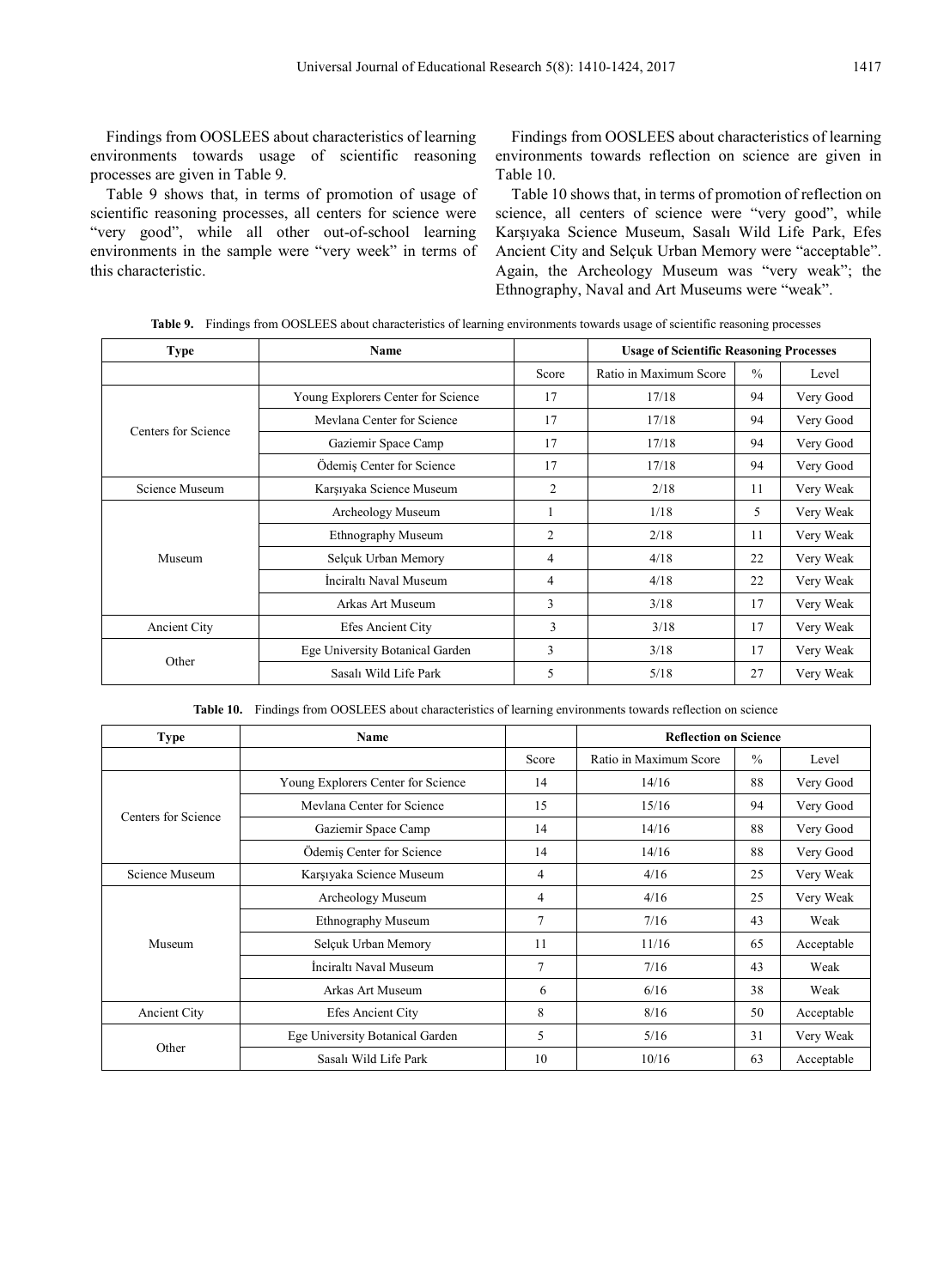Findings from OOSLEES about characteristics of learning environments towards skills for usage of scientific language and instruments are given in Table 11.

Table 11 shows that, in terms of provision of skills for usage of scientific language and instruments, the Mevlana Center for Science and Karşıyaka Science Museum were "good", while the other centers for science were "very good". On the other hand, the museums, Efes Ancient City, the Wild Life Park and the Botanical Garden were found "very weak". OOSLEES findings regarding the characteristics of the

sampled learning environments that make participants feel like scientists are given in Table 12.

Table 12 shows that, in terms of making participants feel like scientists, the centers for science were "very good", while Karşıyaka Science Museum, the Archeology Museum, the Ethnography Museum, Selçuk Urban Memory, the Botanical Garden and the Wild Life Park were "acceptable". On the other hand, İnciraltı Naval Museum and Arkas Art Museum were "good", while the ancient city of Efes was "very weak".

**Table 11.** Findings from OOSLEES about characteristics of learning environments towards skills for usage of scientific language and instruments

| <b>Type</b>         | Name                               |                | <b>Usage of Scientific Language and Instruments</b> |               |           |
|---------------------|------------------------------------|----------------|-----------------------------------------------------|---------------|-----------|
|                     |                                    | Score          | Ratio in Maximum Score                              | $\frac{0}{0}$ | Level     |
|                     | Young Explorers Center for Science | 6              | 6/6                                                 | 100           | Very Good |
|                     | Mevlana Center for Science         | 5              | 5/6                                                 | 84            | Good      |
| Centers for Science | Gaziemir Space Camp                | 6              | 6/6                                                 | 100           | Very Good |
|                     | Ödemiş Center for Science          | 6              | 6/6                                                 | 100           | Very Good |
| Science Museum      | Karşıyaka Science Museum           | 4              | 4/6                                                 | 67            | Good      |
|                     | Archeology Museum                  |                | 1/6                                                 | 16            | Very Weak |
|                     | Ethnography Museum                 |                | 1/6                                                 | 16            | Very Weak |
| Museum              | Selçuk Urban Memory                |                | 1/6                                                 | 16            | Very Weak |
|                     | Inciralti Naval Museum             | $\overline{2}$ | 2/6                                                 | 32            | Very Weak |
|                     | Arkas Art Museum                   |                | 1/6                                                 | 16            | Very Weak |
| <b>Ancient City</b> | Efes Ancient City                  |                | 1/6                                                 | 16            | Very Weak |
|                     | Ege University Botanical Garden    |                | 1/6                                                 | 16            | Very Weak |
| Other               | Sasalı Wild Life Park              |                | 1/6                                                 | 16            | Very Weak |

**Table 12.** OOSLEES findings regarding the characteristics of the sampled learning environments that make participants feel like scientists

| <b>Type</b>         | Name                               |                | <b>Feeling Like a Scientist</b> |               |            |
|---------------------|------------------------------------|----------------|---------------------------------|---------------|------------|
|                     |                                    | Score          | Ratio in Maximum Score          | $\frac{0}{0}$ | Level      |
| Centers for Science | Young Explorers Center for Science | 4              | 4/4                             | 100           | Very Good  |
|                     | Mevlana Center for Science         | 4              | 4/4                             | 100           | Very Good  |
|                     | Gaziemir Space Camp                | 4              | 4/4                             | 100           | Very Good  |
|                     | Ödemiş Center for Science          | 4              | 4/4                             | 100           | Very Good  |
| Science Museum      | Karşıyaka Science Museum           | $\overline{2}$ | 2/4                             | 50            | Acceptable |
| Museum              | Archeology Museum                  | 2              | 2/4                             | 50            | Acceptable |
|                     | Ethnography Museum                 | 2              | 2/4                             | 50            | Acceptable |
|                     | Selçuk Urban Memory                | 2              | 2/4                             | 50            | Acceptable |
|                     | Inciralti Naval Museum             | 3              | 3/4                             | 75            | Good       |
|                     | Arkas Art Museum                   | 3              | 3/4                             | 75            | Good       |
| <b>Ancient City</b> | Efes Ancient City                  |                | 1/4                             | 25            | Very Weak  |
| Other               | Ege University Botanical Garden    | 2              | 2/4                             | 50            | Acceptable |
|                     | Sasalı Wild Life Park              | $\overline{2}$ | 2/4                             | 50            | Acceptable |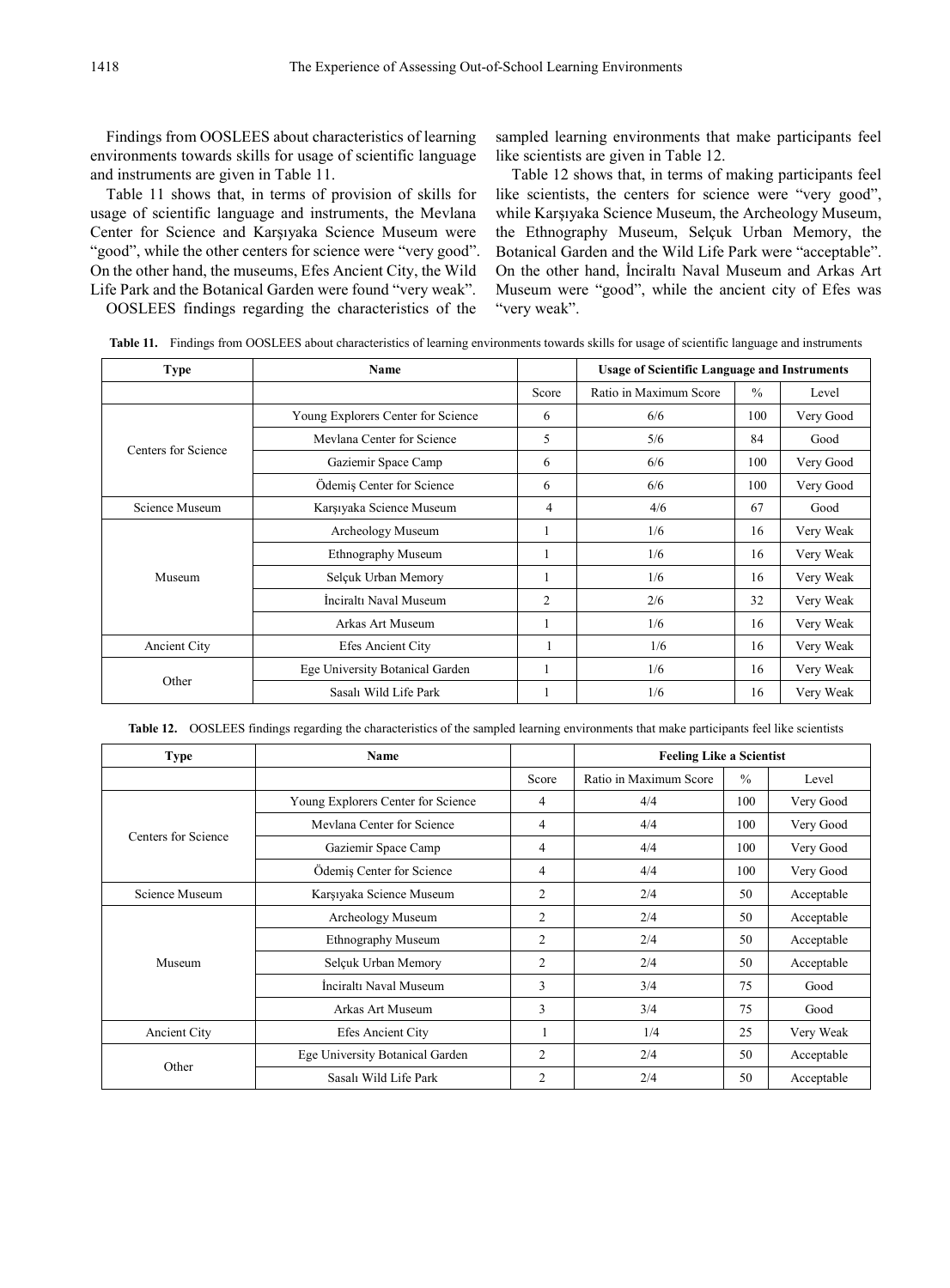OOSLEES findings regarding the physical conditions in the investigated learning environments are given in Table 13.

In terms of physical conditions of the sampled learning environments, Table 13 shows that the Mevlana Center for Science was found "good", while the other centers for science were "very good". Additionally, the Wild Life Park, the Science Museum, the Archeology Museum, the Naval Museum and the Art Museum were found "very good". On the other hand, the Ethnography Museum and the Botanical Garden were found "acceptable", while the ancient city of

Efes was "good".

Findings regarding the suitability of out-of-school learning environment for fields of learning are given in Table 14.

Table 14 shows that, in terms of suitability for fields of learning (cognitive, sensory and psychomotor), the Mevlana Center for Science and Karşıyaka Science Museum were "good"; the other centers for science were "very good". On the other hand, the ancient city of Efes was found "weak", while the remaining environments were "acceptable".

**Table 13.** OOSLEES findings regarding the physical conditions in learning environments

| <b>Type</b>         | <b>Name</b>                        |       | <b>Physical Conditions</b> |               |            |
|---------------------|------------------------------------|-------|----------------------------|---------------|------------|
|                     |                                    | Score | Ratio in<br>Maximum Score  | $\frac{0}{0}$ | Level      |
| Centers for Science | Young Explorers Center for Science | 16    | 16/18                      | 88            | Very Good  |
|                     | Mevlana Center for Science         | 14    | 14/18                      | 78            | Good       |
|                     | Gaziemir Space Camp                | 16    | 16/18                      | 88            | Very Good  |
|                     | Ödemiş Center for Science          | 15    | 15/18                      | 85            | Very Good  |
| Science Museum      | Karşıyaka Science Museum           | 14    | 14/18                      | 85            | Very Good  |
|                     | Archeology Museum                  | 16    | 16/18                      | 88            | Very Good  |
|                     | <b>Ethnography Museum</b>          | 10    | 10/18                      | 56            | Acceptable |
| Museum              | Selçuk Urban Memory                | 10    | 10/18                      | 56            | Acceptable |
|                     | İnciraltı Naval Museum             | 15    | 15/18                      | 85            | Very Good  |
|                     | Arkas Art Museum                   | 15    | 15/18                      | 85            | Very Good  |
| <b>Ancient City</b> | Efes Ancient City                  | 12    | 12/18                      | 67            | Good       |
| Other               | Ege University Botanical Garden    | 10    | 10/18                      | 56            | Acceptable |
|                     | Sasalı Wild Life Park              | 15    | 15/18                      | 85            | Very Good  |

**Table 14.** Findings regarding the suitability of out-of-school learning environment for fields of learning

| <b>Type</b>         | <b>Name</b>                        |                | <b>Suitability for Fields of Learning</b> |               |            |
|---------------------|------------------------------------|----------------|-------------------------------------------|---------------|------------|
|                     |                                    | Score          | Ratio in<br>Maximum Score                 | $\frac{0}{0}$ | Level      |
| Centers for Science | Young Explorers Center for Science | 8              | 8/8                                       | 100           | Very Good  |
|                     | Mevlana Center for Science         | 6              | 6/8                                       | 75            | Good       |
|                     | Gaziemir Space Camp                | 8              | 8/8                                       | 100           | Very Good  |
|                     | Ödemiş Center for Science          | 8              | 8/8                                       | 100           | Very Good  |
| Science Museum      | Karşıyaka Science Museum           | 6              | 6/8                                       | 75            | Good       |
| Museum              | Archeology Museum                  | $\overline{4}$ | 4/8                                       | 50            | Acceptable |
|                     | Ethnography Museum                 | $\overline{4}$ | 4/8                                       | 50            | Acceptable |
|                     | Selçuk Urban Memory                | $\overline{4}$ | 4/8                                       | 50            | Acceptable |
|                     | Inciralti Naval Museum             | 5              | 5/8                                       | 63            | Acceptable |
|                     | Arkas Art Museum                   | $\overline{4}$ | 4/8                                       | 50            | Acceptable |
| Ancient City        | Efes Ancient City                  | 3              | 3/8                                       | 38            | Weak       |
| Other               | Ege University Botanical Garden    | $\overline{4}$ | 4/8                                       | 50            | Acceptable |
|                     | Sasalı Wild Life Park              | $\overline{4}$ | 4/8                                       | 50            | Acceptable |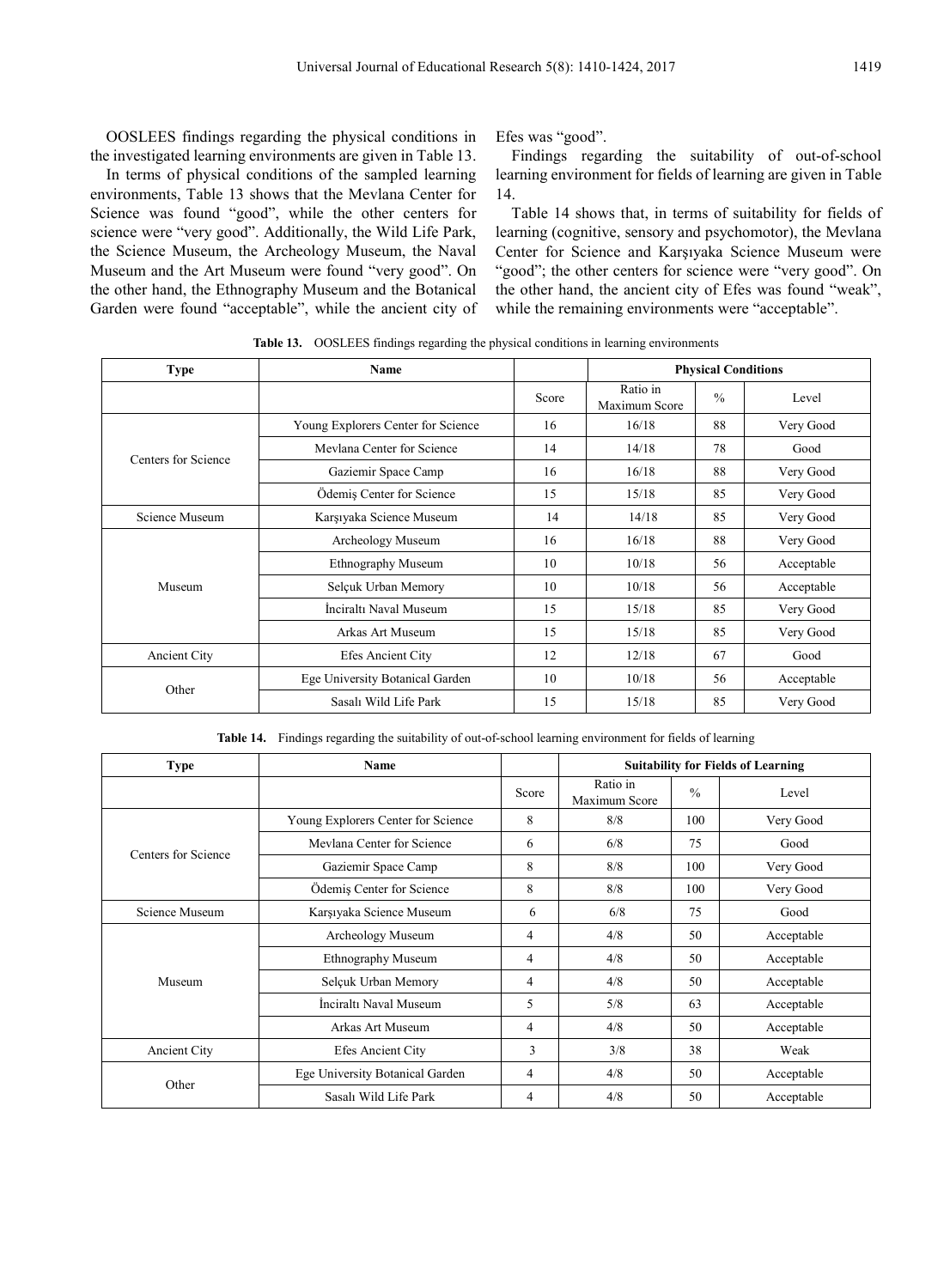| <b>Type</b>         | Name                               |       | <b>Total Scores</b>       |               |            |  |
|---------------------|------------------------------------|-------|---------------------------|---------------|------------|--|
|                     |                                    | Score | Ratio in Maximum<br>Score | $\frac{0}{0}$ | Level      |  |
| Centers for Science | Young Explorers Center for Science | 96    | 96/102                    | 95            | Very Good  |  |
|                     | Mevlana Center for Science         | 87    | 87/102                    | 85            | Very Good  |  |
|                     | Gaziemir Space Camp                | 97    | 97/102                    | 96            | Very Good  |  |
|                     | Ödemiş Center for Science          | 96    | 96/102                    | 95            | Very Good  |  |
| Science Museum      | Karşıyaka Science Museum           | 48    | 48/102                    | 47            | Weak       |  |
| Museum              | Archeology Museum                  | 41    | 48/102                    | 40            | Weak       |  |
|                     | Ethnography Museum                 | 44    | 44/102                    | 43            | Weak       |  |
|                     | Selçuk Urban Memory                | 54    | 54/102                    | 53            | Acceptable |  |
|                     | İnciraltı Naval Museum             | 47    | 47/102                    | 46            | Weak       |  |
|                     | Arkas Art Museum                   | 46    | 46/102                    | 45            | Weak       |  |
| Ancient City        | Efes Ancient City                  | 51    | 51/102                    | 50            | Acceptable |  |
| Other               | Ege University Botanical Garden    | 58    | 58/102                    | 57            | Acceptable |  |
|                     | Sasalı Wild Life Park              | 59    | 59/102                    | 58            | Acceptable |  |

**Table 15.** Findings regarding the total scores of the sampled learning environments

Findings regarding the total scores of the sampled learning environments are given in Table 15.

Table 15 shows that, in terms of the total scores in the evaluation process, the centers for science were found "very good", while the Science, Archeology, Ethnography, Naval and Art Museums were "weak". Additionally, Urban Memory, Efes Ancient City, the Botanical Garden and the Wild Life Park were found "acceptable".

### **4. Discussion and Conclusions**

It may be stated that noteworthy results were reached in this study, where the purpose was to evaluate out-of-school learning environments.

According to the findings as a result of the research process, it was seen that centers for science generally addressed people of a 6 to 18, while the Science Museum appealed to people of age from 4 to 18. On the other hand, other evaluated learning environments (museums, ancient, city, botanical garden and wild life park) addressed people of "all ages" (Table 3). Considering the characteristics of out-of-school learning, it has been emphasized that a learning environment, processes in the environment, and included content should have the quality to include people of all ages in the process [2,9,19,21,30]. Therefore, it was observed that the Museum, the Ancient City, the Botanical Garden and the Wild Life Park among the sampled environments carried this quality, while the Science Museum and the Centers for Science were limited in terms of their target audience. Accordingly, it may be suggested that the Centers for Science and the Science Museum should be improved in terms of their target audience.

On the other hand, looking at the methods used in these environments for directing participants, all Centers for Science and the Science Museum provided both "guidance service" and "instructions". It was found that all learning environments in the museum group had "instructions"; the Archeology Museum had "audio guide"; İnciraltı Naval Museum had guidance service. The Wild Life Park only had instructions, while the Botanical Garden had both instructions and guidance (Table 4). Considering that there is no fixed plan in out-of-school learning environments and participants try to construct information in this process without a teacher, it may be seen that appropriate guidance is needed in such environments and it is crucial that instructions with scientific qualities are present in the content and activities of these environments [12, 28]. Therefore, it is seen that the Ethnography Museum, Selçuk Urban Memory, Arkas Art Museum, Efes Ancient City and Sasalı Wild Life Park had shortcomings in terms of "guidance service" and they should be supported in this sense. Again, in order to prevent participants from misconceptions and support them in meaningful construction of information, persons providing the guidance service should be experts in the field and instructions should be prepared in a way that is suitable for scientific information and processes.

Considering the findings regarding the types of content in out-of-school learning environments, it was found that the types of activities and content provided in Centers for Science were "shows or interactive experiments", while the Science Museum provided "instructive games" in addition to these. İnciraltı Naval Museum provided only "scientific exhibitions", while other museums (Archeology, Ethnography and City Memory) and the ancient city of Efes provided "artistic exhibitions" in addition to "scientific" ones. The Botanical Garden and the Wild Life Park had content in the form of "scientific exhibitions" (Table 5). If we consider the subject in terms of the constructivist learning approach and characteristics of out-of-school learning,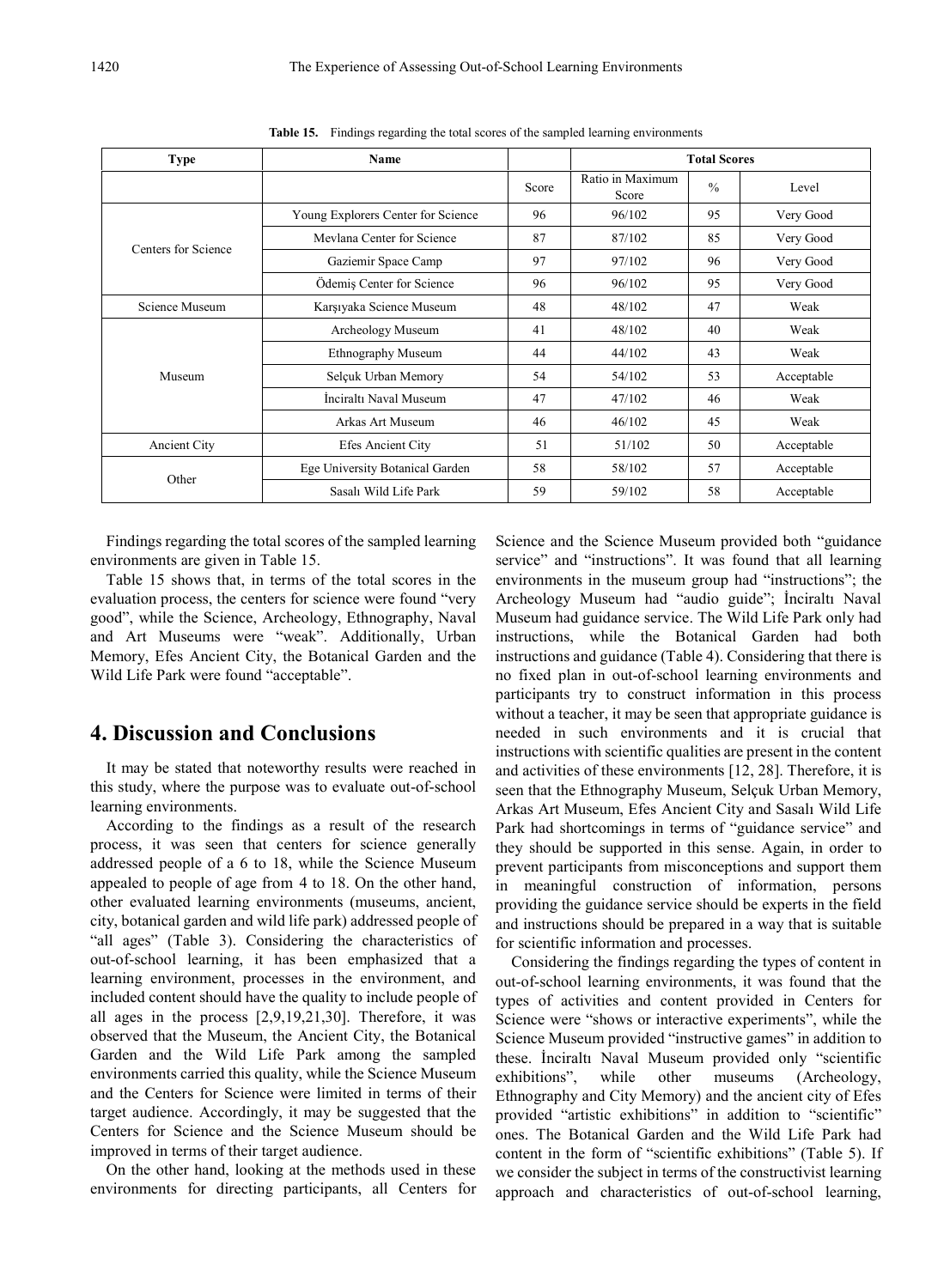construction of information in a more permanent and meaningful way may be achieved by the presence of activities and content that will facilitate active participation of the individual in the learning process [14,17,41]. On the other hand, achieving motivation and high levels of it in the out-of-school learning process, again, is possible by active participation of the individual in the learning process [3, 7, 12]. In this sense, it was seen that, while active participation of individuals was achieved by the presence of interactive experiments in Centers for Science, there were no activities that would motivate participants (instructive games, games for adults, etc. Accordingly, it may be argued that these centers should be improved in this sense. As the Science Museum had both games that provide motivation and those that ensure active participation, it had the desired qualities. On the other hand, the museum group, the Ancient City, the Botanical Garden and the Wild Life Park only had activities in form of exhibitions and therefore, participants stayed passive in the process. It may be suggested that these environments should include activities that involve the individual in the process where the information is constructed by the participant, as well as instructional games and applications that will motivate participants.

According to the findings regarding the suitability of learning environments for the Constructivist Learning Approach (CLA), the Mevlana Center for Science was "good"; the other centers for science and Urban Memory were "very good"; the Science and Naval Museums were "weak"; the Archeology and Ethnography Museums were "very weak"; the Art Museum, the Botanical Garden and the Wild Life Park were "acceptable" (Table 6). Considering that processes are much more meaningful and motivating for individuals with the new and significant point of view brought by the constructivist approach into the process of learning and teaching, it may be argued that out-of-school learning environments should comply with this approach in all aspects [5,17,20,21]. Thus, environments that have shortcomings about compliance with the constructivist approach (environments outside the centers for science) may be reshaped in the light of this approach.

Considering the findings regarding the motivational characteristics of out-of-school learning environment, the centers for science were on a "very good" level; the Karşıyaka Science Museum, the Wild Life Park, Arkas Art Museum, Selçuk Urban Memory and the Naval Museum were on a "good" level; the Archeology and Ethnography Museums, and the Botanical Garden were on an "acceptable" level (Table 7). The most important aspects of out-of-school learning processes which are more beneficial than other processes is that individuals have higher levels of motivation [37,38]. Accordingly, the need arises for effectively employing processes and content that will motivate the participants. Therefore, it is recommended that places that were found "acceptable" for this matter, and the Archeology and Ethnography Museums and the Botanical Garden should use reorganization performed by utilization of motivation

strategies.

Considering the findings on promotion of usage of scientific concepts and terminology; the Mevlana Center for Science was "good", while the other centers for science were "very good". On the other hand, Karşıyaka Science Museum and Efes Ancient city were "acceptable"; Selçuk Urban Memory was "weak", and the other museums were "very weak". Additionally, the Botanical Garden was "very weak" and the Wild Life Park was "weak" (Table 8). In learning environments, one of the indicators that individuals structure the information presented in content permanently and meaningfully is their skills in usage of relevant scientific concepts and terminology [17, 20]. In this sense, the process and content presented in out-of-school learning environments should provide individuals with skills to use these concepts and terminology. It was seen that, among the evaluated learning environments, all but the Centers for Science failed to comply with this criterion. Therefore, it may be stated that these environments should be improved in this aspect or redesigned.

Considering the findings regarding participants' usage of scientific reasoning processes in learning environments, the Centers for Science were "very good", while other environments were "very weak" (Table 9). While scientific reasoning processes vary based on types of scientific fields, it is asserted that their importance for each branch of science is undeniable [8, 26, 29, 40]. In this sense, transformation of out-of-school learning environments into places where learning takes place permanently and meaningfully by separating them from trip-based environments, may become possible by these environments encourage individuals to structure information by using scientific reasoning processes. The fact that all environments but the Centers for Science were lacking in this aspect may be an indicator that these were designed for tourism reasons. These environments should be reorganized in order to carry out learning processes meaningfully and effectively.

Considering the findings in terms of promotion of reflection on science, all centers of science were "very good", while Karşıyaka Science Museum, Sasalı Wild Life Park, Efes Ancient City and Selçuk Urban Memory were "acceptable". Again, the Archeology Museum was "very weak", but the Ethnography, Naval and Art Museums were "weak" (Table 10). Thinking that the concept of reflecting on science means "the usage of structured information in other areas," its importance for the learning process is undeniable [21, 28, 32]. Accordingly, all places other than Centers for Science were lacking in this aspect, and improvements should be made or these places should be reorganized to keep this aspect in mind.

Considering the findings regarding provision of skills for usage of scientific language and instruments, the Mevlana Center for Science and Karşıyaka Science Museum were "good", while the other centers for science were "very good". On the other hand, the museums, Efes Ancient City, the Wild Life Park and the Botanical Garden were found "very weak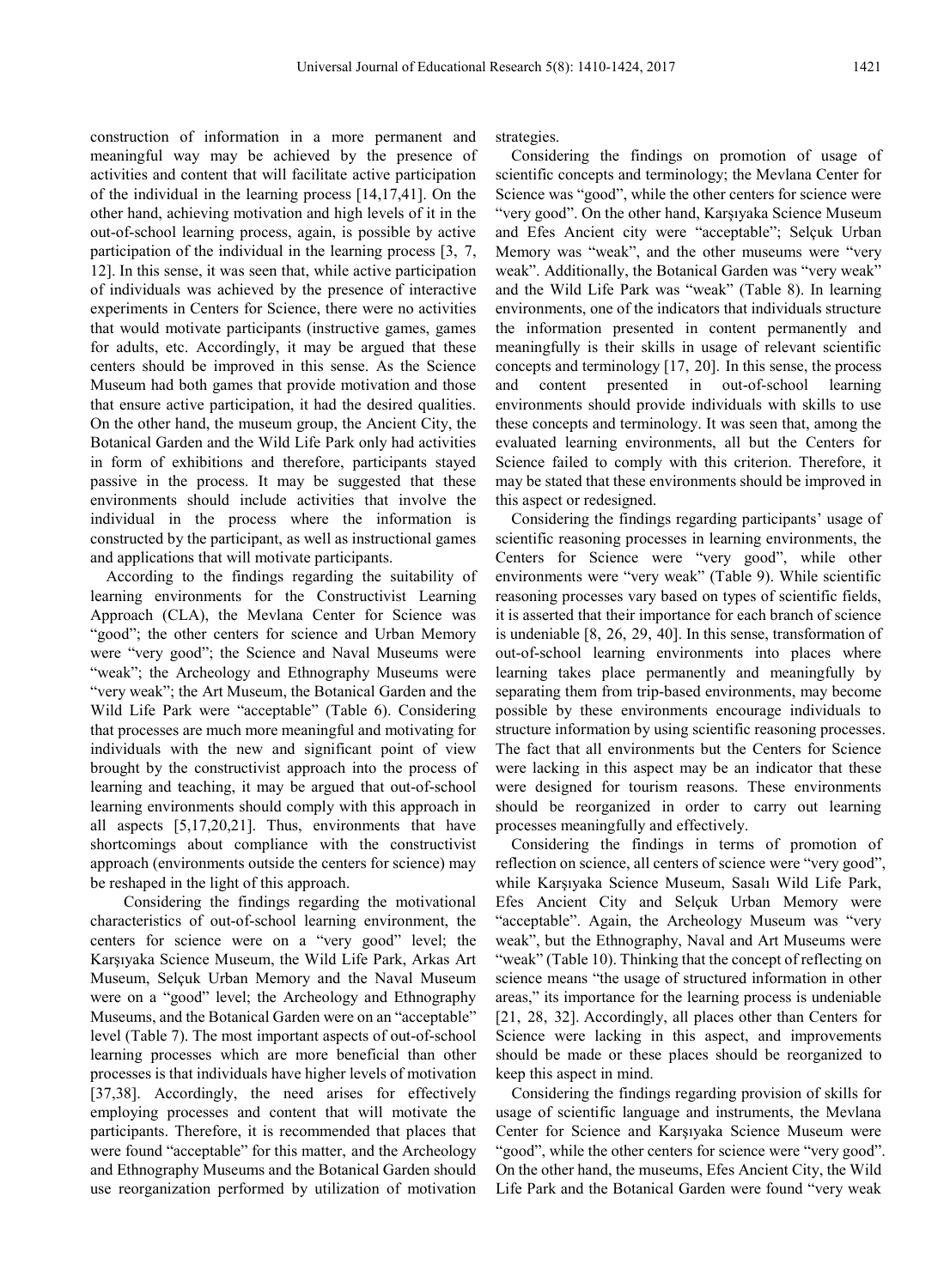(Table 11). It is reported that, in out-of-school learning processes, level of learning (application step) may be increased by active participation of the individuals, and their usage of necessary instruments (laboratory material, camping material, etc.) and language [12, 28]. Therefore, in order for higher learning to take place in out-of-school learning processes, opportunities should be provided for participants to use the instruments and scientific language required for the relevant field. In this sense, while the Centers for Science and the Science Museum were "adequate" in this matter, other environments were inadequate by a "very weak" level, and they should be either improved or restructured to keep this aspect in mind.

The findings regarding making participants feel like scientists suggest that the centers for science were "very good", while Karşıyaka Science Museum, the Archeology Museum, the Ethnography Museum, Selçuk Urban Memory, the Botanical Garden and the Wild Life Park were "acceptable". On the other hand, İnciraltı Naval Museum and Arkas Art Museum were "good", while the ancient city of Efes was "very weak" (Table 12). In addition to structuring of information by individuals in in-school and out-of-school learning processes, the fundamental purposes of these learning processes include that they are able to think like a scientist (creative, critical, etc.) and understand they may contribute to science by using scientific processes themselves [21, 35]. Accordingly, the learning environments lacking in this aspect should be either improved in this matter or redesigned considering this issue.

Considering the findings about physical conditions, the Mevlana Center for Science was found "good", while the other centers for science were "very good". Additionally, the Wild Life Park, the Science Museum, the Archeology Museum, the Naval Museum and the Art Museum were found "very good". On the other hand, the Ethnography Museum and the Botanical Garden were found "acceptable", while the ancient city of Efes was "good" (Table 13). It is an unquestionable fact that the physical conditions of a learning environment are crucial for a quality and safe process [32]. Therefore, improvements should be made in environments where physical conditions (safety, transportation, building structure, etc.) are not in a desired state.

In terms of suitability for fields of learning (cognitive, sensory and psychomotor), the Mevlana Center for Science and Karşıyaka Science Museum were "good", while the other centers for science were "very good". On the other hand, the ancient city of Efes was found "weak", while the remaining environments were "acceptable". It is emphasized that suitability of processes and content for fields of learning is highly important for high levels of structuring of information by individuals, development of positive attitudes regarding the process, and developing psychomotor skills regarding the structured information [34]. Thus, learning environments lacking this aspect are considered to need improvements accordingly.

In terms of the total scores in the evaluation process, the

centers for science were found "very good", while the Science, Archeology, Ethnography, Naval and Art Museums were "weak". Additionally, Urban Memory, Efes Ancient City, the Botanical Garden and the Wild Life Park were found "acceptable" (Table 15). In order to reach desired adequacy of learning environments, there is a need for improvements in characteristics mentioned above, or reorganization by keeping these characteristics in mind.

Consequently, as a result of the research process, it was found that Centers for Science demonstrated desired qualities, while Museums, the Ancient City, the Botanical Garden and the Wild Life Park were not on par in many aspects. This situation, which may seem expected at a first glance, is contrary to the nature of out-of-school learning. All kinds of environments contributing to the out-of-school learning process (museums, centers of science, camps, trips, etc.) should be designed while keeping in mind the nature of the field of science and learning-teaching approaches in addition to being places to visit or have fun in, and they should be environments where information is structured in a persistent and meaningful way. In the opposite case, these environments are not learning environments, but merely places to visit. Additionally, structuring of information in these environments without a teacher or a fixed teaching plan may lead the way to misconceptions and wrong attitudes towards a field of study. This shows that, in out-of-school learning processes, the learning environment should be structured very carefully by considering the qualities mentioned above.

On the other hand, it may be seen that the environments of concern in this study cover various fields of science. For example, the Museum group and the Ancient City are related to History, Art, Archeology, Military Sciences, Natural Sciences, while Centers for Science, the Botanical Garden and the Wild Life Park are related to Natural Sciences (Physics, Chemistry, Biology). Therefore, instead of approaching these environments in a uniform manner, they should be designed by considering the nature of the field of science they appeal to and characteristics of out-of-school learning environments.

The review of the literature revealed that there are several studies on out-of-school learning and its processes, and these studies were conducted to investigate the effects of processes on various parameters (parameters related to cognitive and sensory fields) [4, 11, 18, 24, 36, 44]. On the other hand, there are no studies on how to design an out-of-school learning environment in a way that is the most suitable for the field it is supposed to be related to, which characteristics activities in this environment should have, or which methods are to be used to present such activities. Hence, the following recommendations may be provided for future studies.

### **5. Recommendations**

Considering that there is a very wide spectrum of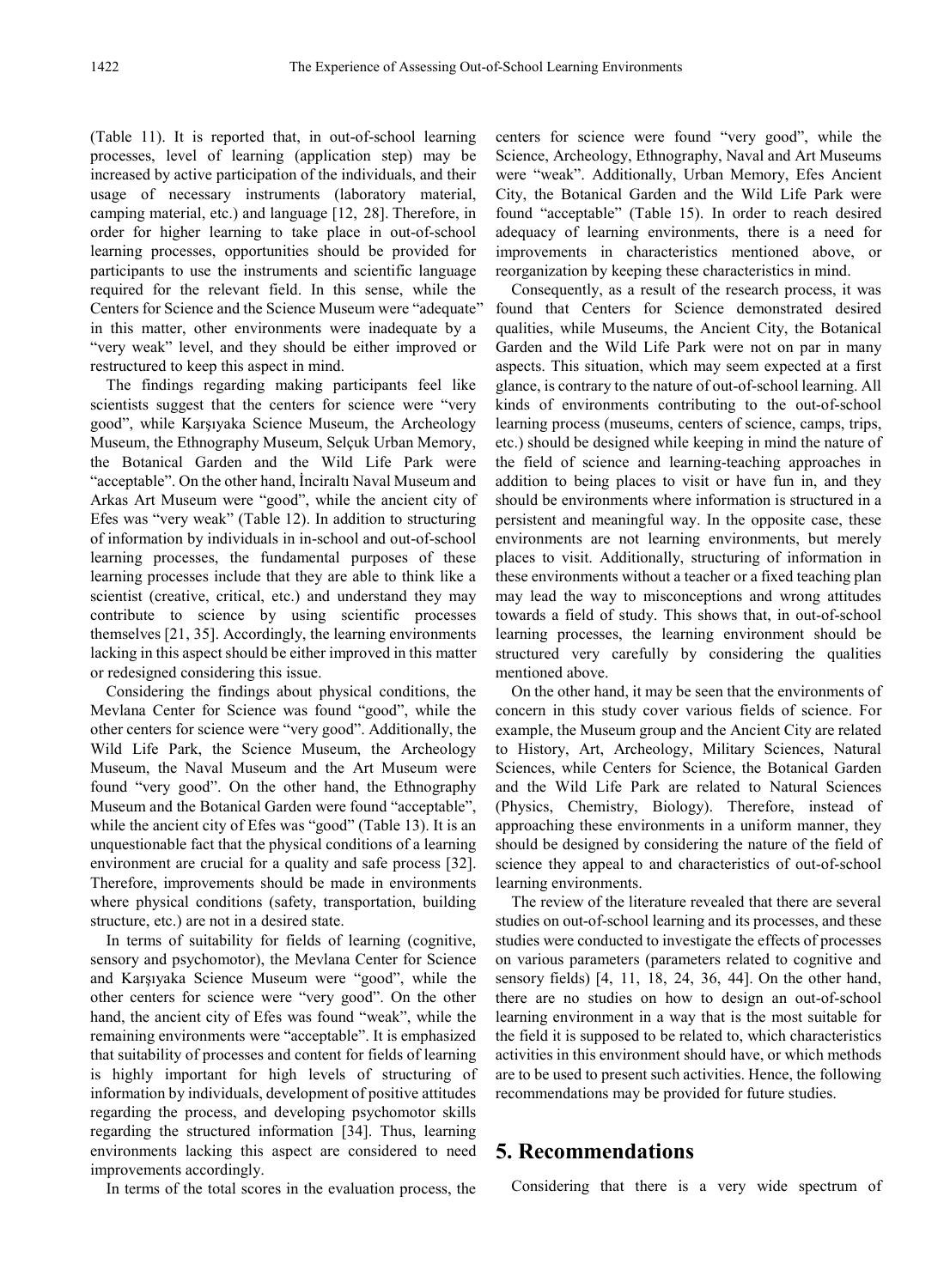out-of-school learning environments and activities in these environments (professional training courses, summer camps, nature and historical site visits, TV, internet, museums, science cafes, etc.), a limitation of the study was the selection of out-of-school environments designed as a sample in the study, and the study covered learning environments located within the borders of the province of İzmir.

The fact that the environments sampled in the study were located within İzmir limits the generalizability of the study. In this sense, different types of out-of-school learning environments in different regions may be investigated.

Studies may be conducted on ways to design learning environments such as museums and ancient cities, wild life parks and botanical gardens in a way that reflects out-of-school learning processes the best.

Moreover, studies may be conducted on which activities the sampled learning environments should include for more effective and meaningful learning processes, as well as the design of these activities.

### **REFERENCES**

- [1] Aydın, C. H. Açık ve uzaktan öğrenme: öğrenci adaylarının bakış açısı. Ankara: İş kur Matbaacılık. 2011.
- [2] Batsleer, J. Informal Learning in Youth Work. London: Sage. 2008.
- [3] Bell, P., Tzou, C., Bricker, L., & Baines, A. D. Learning in diversities of structures of social practice: Accounting for how, why and where people learn science. Human Development, 55(5-6), 269-284. 2013.
- [4] Bozdoğan, A. E., & Yalçın, N. (2006). Bilim Merkezlerinin İlköğretim Öğrencilerinin Fene Karşı İlgi Düzeylerinin Değişmesine ve Akademik Başarılarına Etkisi: Enerji Parkı1. Ege Üniversitesi Eğitim Fakültesi Dergisi.
- [5] Brooks, J. G. & Brooks, M. G. In search of understanding: The case for constructivist classrooms. Upper Saddle River, NJ: Merrill Prentice Hall. 1993.
- [6] Cropley, A.J. & Dave, R.H. Lifelong education and the training of teachers. Pergamon, Oxford. 1978.
- [7] Cross, J. Informal Learning: Rediscovering the Natural Pathways That Inspire Innovation and Performance. San Francisco: Jossey-Bass. 2006
- [8] Driver, R., Asoko, H., Leach, J., Scott, P., & Mortimer, E. Constructing scientific knowledge in the classroom. Educational researcher, 23(7), 5-12.1994.
- [9] Eraut, M. 'Non-formal learning, implicit learning and tacit knowledge in professional work' in F. Coffield The Necessity of Informal Learning, Bristol: The Policy Press. 2000.
- [10] Erkuş, A. Psikometrik terimlerin türkçe karşılıklarının anlamları ile yapılan işlemlerin uyuşmazlığı. Eğitimde ve Psikolojide Ölçme ve Değerlendirme Dergisi, 1(2), 72-77. 2010.
- [11] Ertas, H., & Parmaksızoğlu, A. Okul Dışı Bilimsel Etkinliklerin 9. Sınıf Öğrencilerinin Enerji Konusunu Günlük Hayatla İlişkilendirme Düzeyine Etkisi. Necatibey Eğitim Fakültesi Elektronik Fen ve Matematik Eğitimi Dergisi, 5(2). 2011.
- [12] Feder, M. A., Shouse, A. W., Lewenstein, B., & Bell, P. (Eds.). Learning Science in Informal Environments: People, Places, and Pursuits. National Academies Press**.** 2009.
- [13] Fidan, N. Okulda öğrenme ve öğretme. Gül Yayınevi. 1986.
- [14] Fosnot, C.T. Constructivism: A psychological theory of learning. In C.T. Fosnot (Ed.). Constructivism: Theory, perspectives and practice (pp. 8-33). New York: Teacher College Press. 1996.
- [15] Gagne, R. The Conditions of Learning and Theory of Instruction Robert Gagné. New York, NY: Holt, Rinehart and Winston. 1985.
- [16] Garrick, J. Informal Learning in the Workplace, London: Routledge. 1997.
- [17] Glasersfeld, E. V. Constructivism in education. The international encyclopedia of education, 1, 162-163. 1989.
- [18] Harju, V., Pehkonen, L., & Niemi, H. Serious but fun, self-directed yet social: blogging as a form of lifelong learning. International Journal of Lifelong Education, 1-16. 2016.
- [19] Hirsch, S. Teacher Training at Cambridge: Cambridge University Press. 2009.
- [20] Hove, K. R. & Berv, J. Constructing constructivism, epistemological and pedagogical. In D.C. Philips (Ed.). Constructivism in education (pp. 19-40). Chicago; IL: University of Chicago Press. 2000.
- [21] Jeffs, T. & Smith, M. (1990) (eds.) Using Informal Education, Buckingham: Open University Press.
- [22] Jonassen, D. H. (1999). Designing constructivist learning environments. In C. M. Reigeluth, (Eds.), Instructional- design theories and models, A new paradigm of instructional theory, Volume II (pp. 215 - 239). New Jersey: Lawrence Erlbaum Associates, Publishers.
- [23] Karasar, N. Bilimsel araştırma yöntemi. Ankara: Nobel. 2008.
- [24] Kanhadilok, P., & Watts, M. (2014). Adult play-learning: Observing informal family education at a science museum. Studies in the Education of Adults, 46(1), 23-41.
- [25] Kulalıgil, A. Sınıf dışı öğrenme ortamlarında gerçekleşen öğretim uygulamalarının 5. sınıf fen bilimleri dersinde öğrencilerinin akademik başarı, yaratıcılık ve motivasyonlarına etkisi. Yayınlanmamış Yüksek Lisans Tezi, Pamukkale Üniversitesi Eğitim Bilimleri Enstitüsü. 2016.
- [26] Kuhn, D. Science as argument: Implications for teaching and learning scientific thinking. Science education, 77(3), 319-337. 1993.
- [27] Kurtuluş, A." İnformal (sınıf dışı) Öğrenme Ortamı pi Günü: Büyük Risk Yarışması Örneği". Journal of Research in Education and Teaching. Cilt: 4 Sayı: 1.2015.
- [28] Laal, M., & Salamati, P. Lifelong learning; Why do we need it? *Procedia—Social and Behavioral Sciences, 31*, 399–403. 2012.